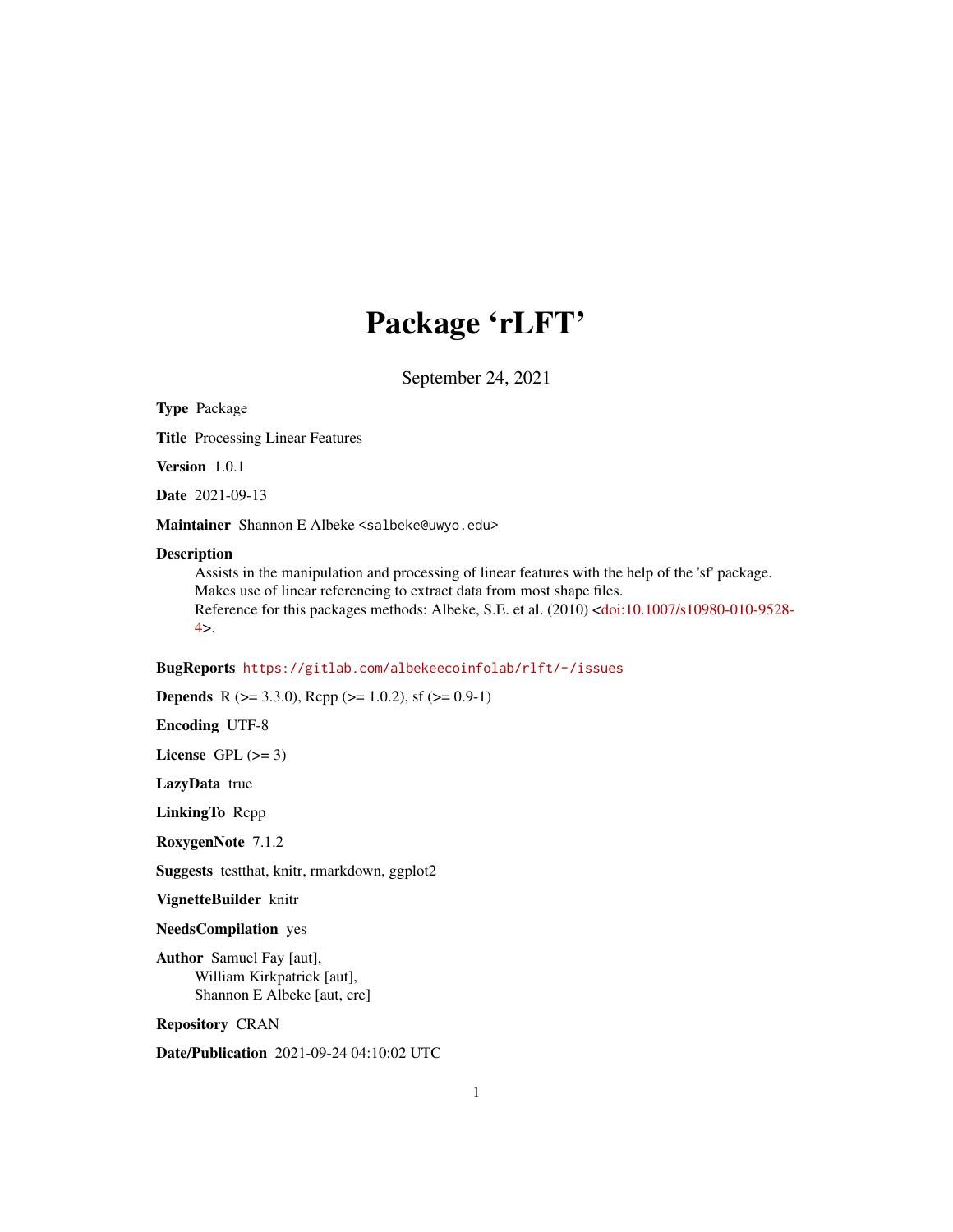### <span id="page-1-0"></span>R topics documented:

| Index |  |
|-------|--|

addMValues *Add M values to given feature*

#### Description

Add M values to a given linear feature and store them in the m-coordinate of the sf object. Returns the new sf object with added m-values. For more information on m-values and linear referencing see: [http://desktop.arcgis.com/en/arcmap/10.3/guide-books/linear-referencing/](http://desktop.arcgis.com/en/arcmap/10.3/guide-books/linear-referencing/what-is-linear-referencing.htm) [what-is-linear-referencing.htm](http://desktop.arcgis.com/en/arcmap/10.3/guide-books/linear-referencing/what-is-linear-referencing.htm)

#### Usage

```
addMValues(sfDataObject)
```
#### Arguments

sfDataObject An sf object. Must be a LINESTRING, POLYGON, MULTIPOLYGON, or MULTILINESTRING

#### Value

Returns the new sfDataObject with added m-values. The class of the output is sf.

#### Examples

```
library(rLFT)
data("shpObject")
# Assign M Values to each vertex
mValues <- addMValues(shpObject)
print("M Values Added")
head(st_coordinates(mValues))
```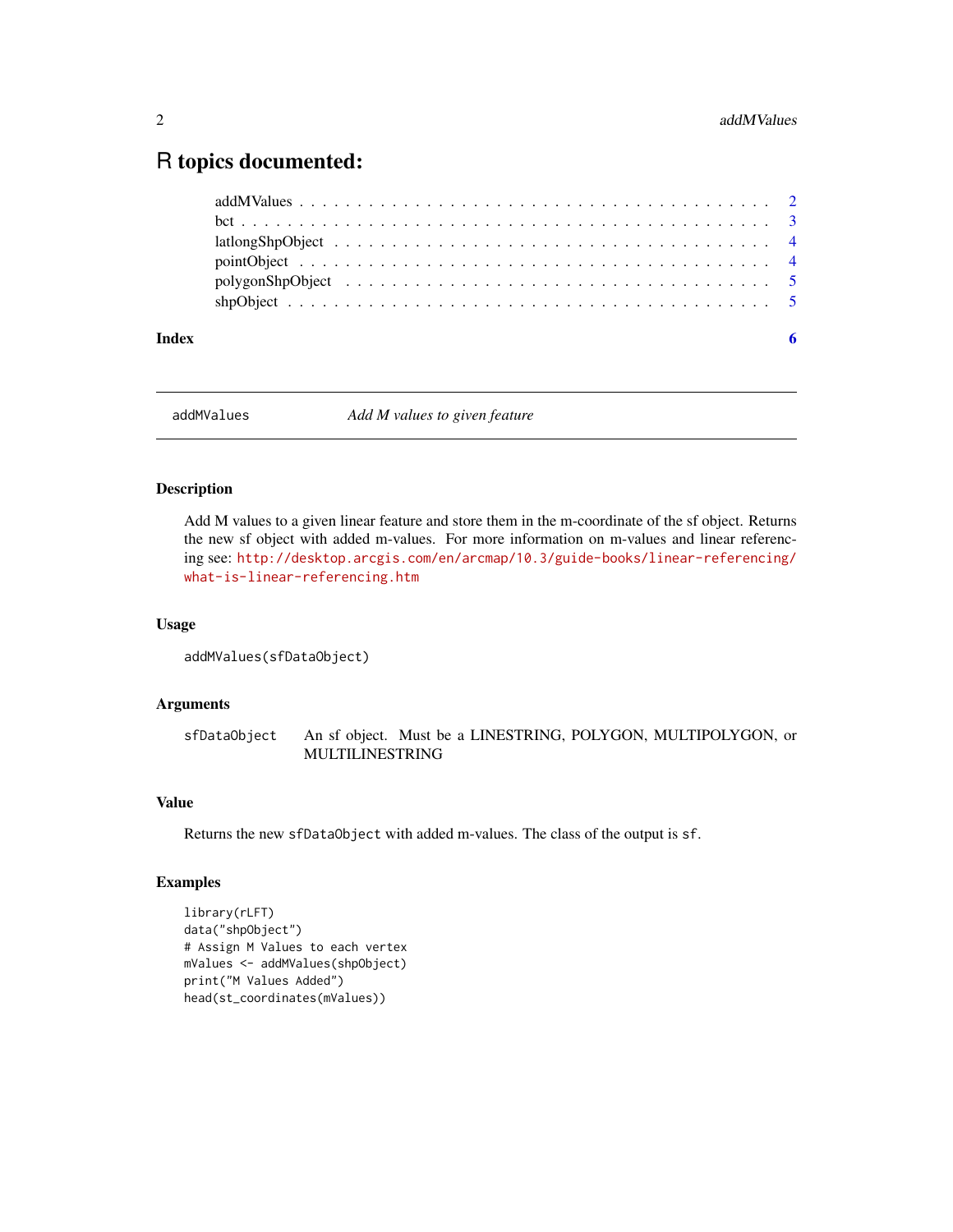#### Description

Calculates raw convexity, convexity index, and sinuosity of a given sf object and returns a data frame with all measurements for each step and feature. If provided, the data will also be output to a tab delimited file.

#### Usage

```
bct(sfDataObject, step, window, ridName = NULL, filename = "")
```
#### Arguments

| sfDataObject | An sf Object containing shape file data.                                                                                                |
|--------------|-----------------------------------------------------------------------------------------------------------------------------------------|
| step         | A numeric describing the distance between measurements along an arc.                                                                    |
| window       | A numeric describing the diameter of the window used to measure convexity.                                                              |
| ridName      | A character denoting the column name where the unique ID for each feature is<br>stored in given sf object.                              |
| filename     | A character denoting the name of the file you wish to output convexity data to<br>in tab delimited format. Must have the txt extension. |

#### Details

This function will reject any sf object with a geographic coordinate system, so consider projecting your features. Your sf object must be of either type LINESTRING, MULTILINESTRING, POLY-GON, or MULTIPOLYGON. If a given POLYGON or MUTLIPOLYGON contains inner rings, they will be ignored. If a unique ID Column name is not provided, the function will generate a unique ID for each feature. The arguments step and window can be any non-negative numeric. The argument ridName MUST be a character indicating the name of the column in your sf object where the route id is stored.

#### Value

The output of this function is a data. frame that contains all measurements for each step and feature.

#### Reference

Albeke, S.E. et al. *"Measuring boundary convexity at multiple spatial scales using a linear "moving window" analysis: an application to coastal river otter habitat selection."* Landscape Ecology 25 (2010): 1575-1587. [linked phrase](https://link.springer.com/article/10.1007/s10980-010-9528-4)

<span id="page-2-0"></span>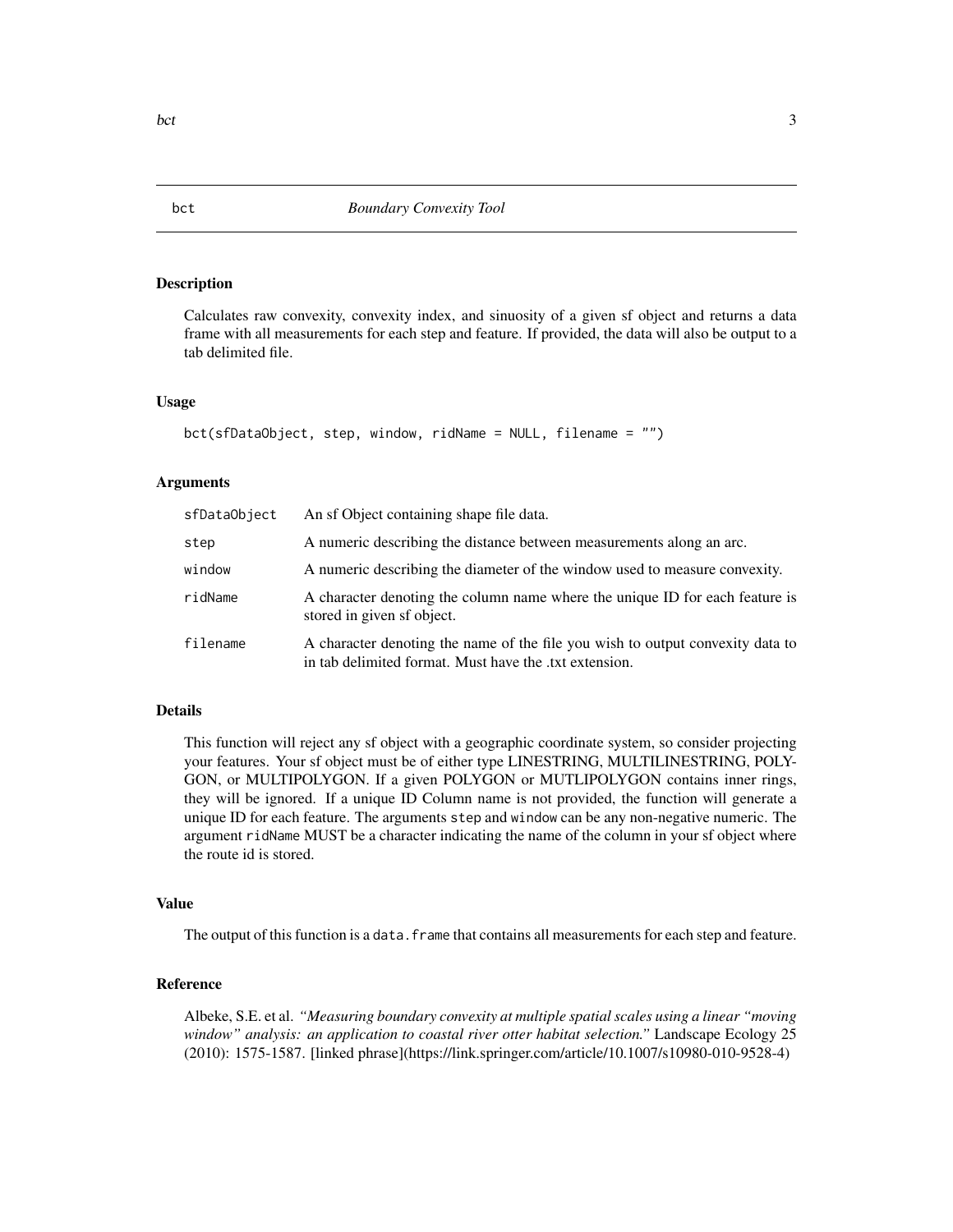#### Examples

```
library(rLFT)
data("shpObject")
#store convexity output data in a variable 'outputTable'
outputTable <- bct(shpObject, step = 50, window = 100, ridName = "RID")
```
latlongShpObject *An example sf object outlining boundaries of a group of islands in Alaska in the lat/lon CRS.*

#### Description

A dataset with coordinates (x, y, z) of 3 linear features with a geometry type of MULTIPOLYGON and a geographic coordinate system (longlat)

#### Usage

latlongShpObject

#### Format

A data frame with 1 row and 10 variables

pointObject *An example sf object with geometry type of POINT, used for testing.*

#### Description

An example sf object with geometry type of POINT, used for testing.

#### Usage

pointObject

#### Format

An object of class sf (inherits from data.frame) with 1 rows and 2 columns.

<span id="page-3-0"></span>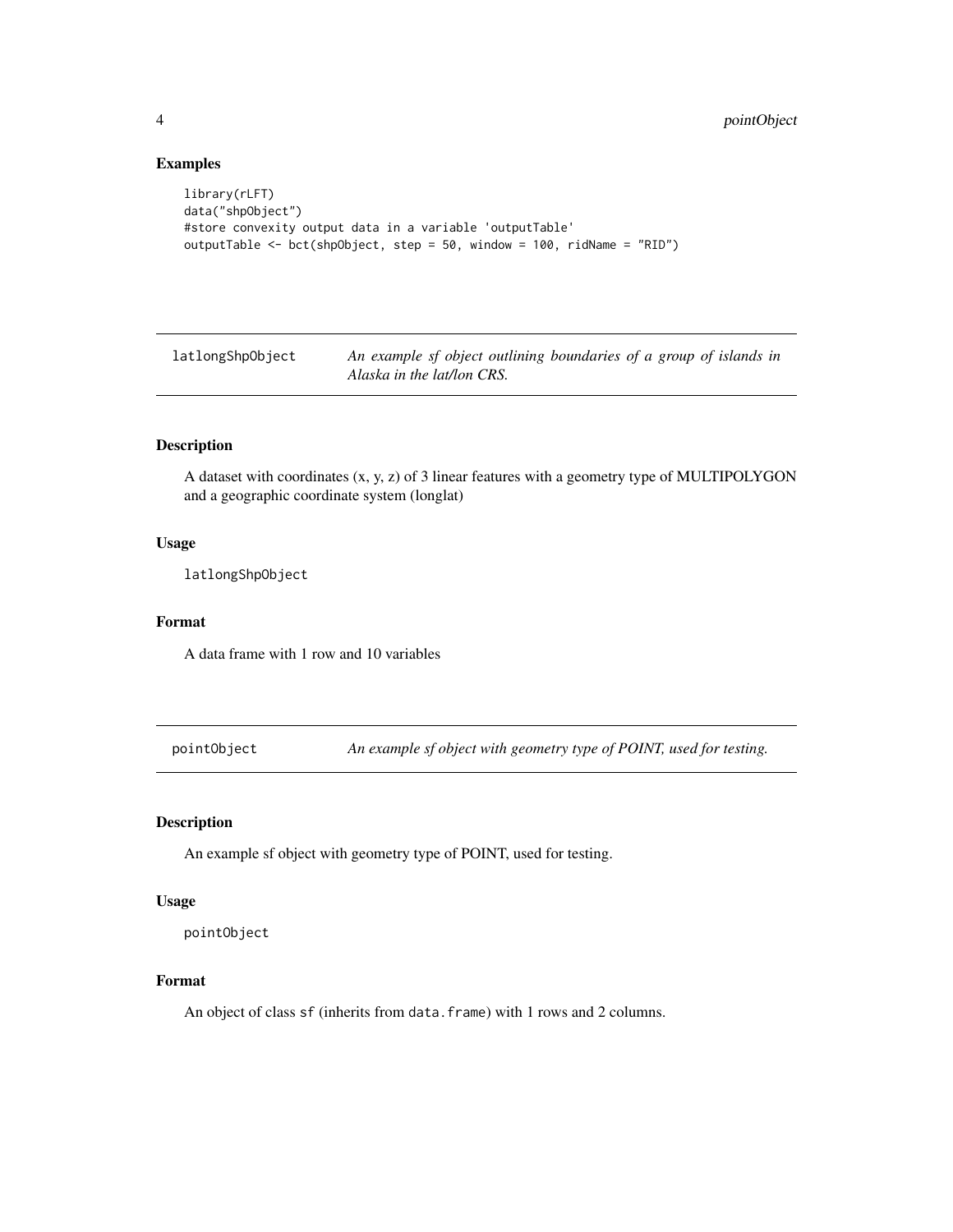<span id="page-4-0"></span>polygonShpObject *An example sf object outlining boundaries of a group of islands in Alaska cast as POLYGON.*

#### Description

A dataset with coordinates (x, y) of 37 features with a geometry type of POLYGON and a projected coordinate system (aea). These features represent the same data as 'shpObject' but this sf object has been cast to be of geometry type POLYGON. There are also inner polygons on some features.

#### Usage

polygonShpObject

#### Format

A data frame with 37 rows and 2 variables

Id Id's of all features geometry coordinates of feature (x,y)

shpObject *An example sf object outlining boundaries of a group of islands in Alaska cast as LINESTRING.*

#### Description

A dataset with coordinates (x, y) of 37 linear features with a geometry type of LINESTRING and a projected coordinate system (aea). These particular features represent several small islands in Alaska.

#### Usage

shpObject

#### Format

A data frame with 37 rows and 2 variables

RID Route ID of the features

geometry coordinates of feature (x, y)